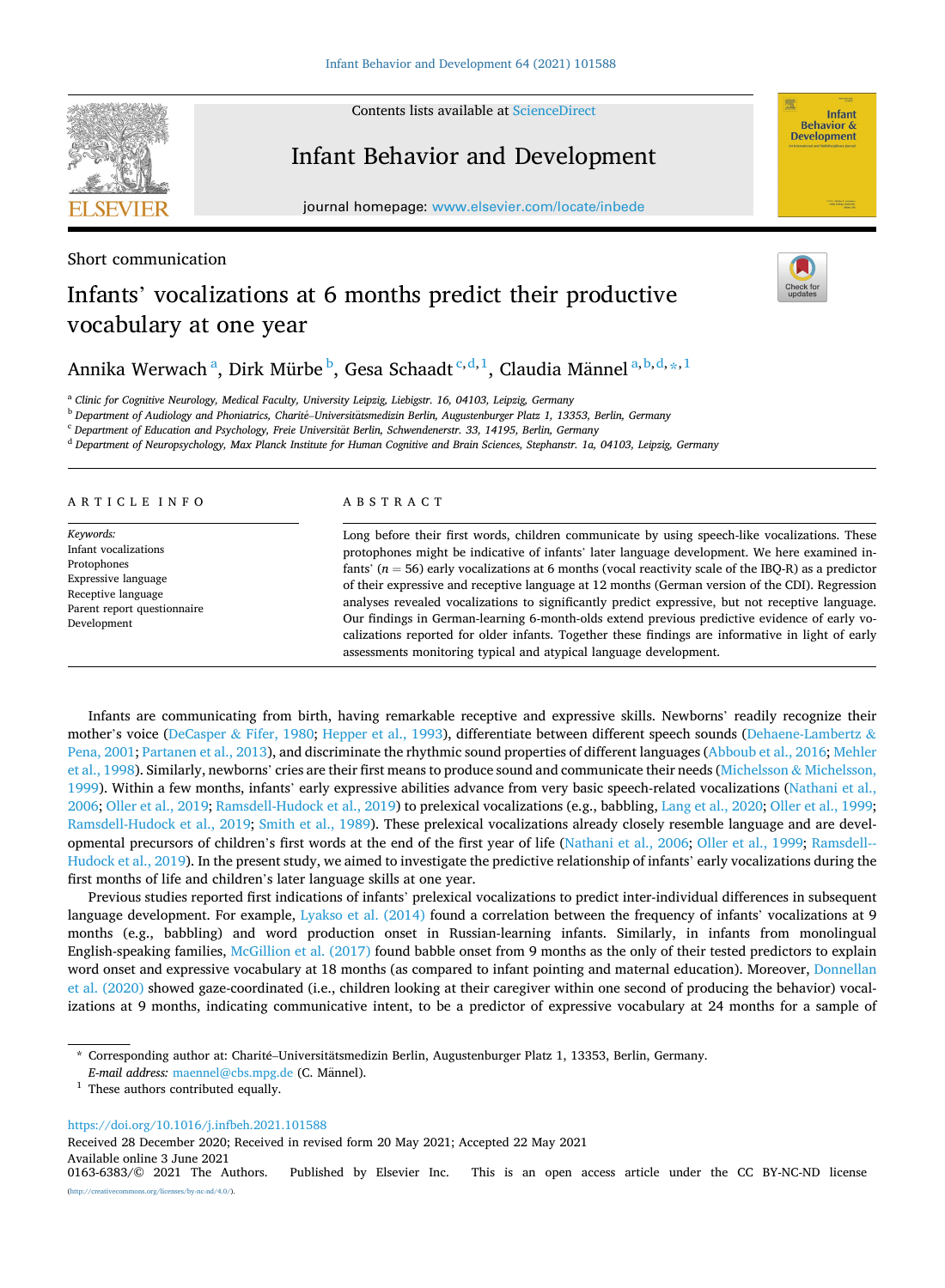monolingual English-learning infants. This consistent association of vocalization and expressive language has also been observed in children with autism and developmental disorders (e.g., [Lang et al., 2019](#page-4-0); [McCathren et al., 1999](#page-4-0); [McDaniel et al., 2018](#page-4-0)), indicating that vocalizations can account for inter-individual differences in typical and atypical language acquisition. In contrast to expressive language, there is no evidence showing infant vocalizations as a predictor for receptive language development. Specifically, [Majorano](#page-4-0) [et al. \(2014\)](#page-4-0) found the age of the first use of vocal motor schemes (i.e., frequently and reliably used consonants) to be unrelated to receptive vocabulary at 12 and 18 months in monolingual Italian infants. Similarly, in the study of [McGillion et al. \(2017\),](#page-4-0) babbling onset did not predict receptive vocabulary at 18 months. Taken together, previous studies found infant vocalizations to predict expressive, but not receptive language development.

Notably, the studies described above have all focused on vocalizations emerging in the second half of the first year, from 9 months of age ([Locke, 1989](#page-4-0); Majorano & D'[Odorico, 2011; McGillion et al., 2017](#page-4-0); [Oller et al., 1999\)](#page-4-0). This rationale is well-founded in the fact that canonical babbling (i.e., the systematic production of consonants and consonant-vowel combinations) typically emerges in the second half of the first year of life. Canonical babbling is considered a critical milestone in phonological development and a typical example of protophones (i.e., speech-related vocalizations; [Lang et al., 2020](#page-4-0); [Oller et al., 1999](#page-4-0); [Ramsdell-Hudock et al., 2019](#page-5-0); [Smith](#page-5-0) [et al., 1989\)](#page-5-0). Yet, speech-like vocalizations arising much earlier are also classified as protophones and have been linked to later language development (e.g., squeals, quasivowels, cooing; [Nathani et al., 2006](#page-4-0); [Oller et al., 2019;](#page-5-0) [Ramsdell-Hudock et al., 2019](#page-5-0)). Specifically, quasivowels (i.e., brief periods of voicing) are observed directly after birth, and speech-like vocalizations called cooing occur between 2 and 5 months of age, when infants gain control over their phonation (Capute & [Accardo, 1978](#page-4-0); [Nathani et al., 2006](#page-4-0); [Ramsdell-Hudock et al., 2019](#page-5-0)). Due to the functional flexibility of these early vocalization (i.e., expressing positive, negative and neutral emotional states), they have also been proposed to link to later language development ([Oller et al., 2013;](#page-4-0) [Oller et al., 2019](#page-5-0)). Although research on vocalizations emerging in the first six months of life could provide further insight into trajectories of typical and atypical language development, this proposal has not yet been followed up empirically. The months between the emergence of functional flexibility of infant vocalizations at 3–4 months (Jhang & [Oller, 2017;](#page-4-0) [Oller et al., 2013](#page-4-0)) and the beginning of the instrumental use of these vocalizations at 6–8 months [\(Stark et al., 1993](#page-5-0)) are particularly relevant in this regard. During the critical period of 4–8 months, infants' vocalizations gain more speech-like communicative function. Therefore, the current study aimed to longitudinally evaluate the predictive value of infant vocalizations at 6 months for children's expressive and receptive language at the age of 12 months in a sample of monolingual infants from German-speaking families. We here aimed to replicate previous findings of a positive association between infant vocalizations and expressive language in a German-learning sample and to examine this association at an earlier age. Based on previous findings showing associations between early infant vocalizations and expressive, but not receptive language development (e.g., [Donnellan et al., 2020](#page-4-0); [Lyakso et al., 2014;](#page-4-0) Majorano & D'[Odorico, 2011](#page-4-0); [McGillion et al.,](#page-4-0) [2017\)](#page-4-0), we hypothesized the amount of vocalizations at 6 months to positively predict expressive, but not receptive language at the age of 12 months.

Infants were recruited from the Infant Database of the Max Planck Institute for Human Cognitive and Brain Sciences in Leipzig. Sixty-five infants were originally assessed (age at timepoint 1, t1: *mean*  $(M) = 212.31$  days, *standard deviation (SD)* = 24.32; age at timepoint 2, t2:  $M = 376.71$  days,  $SD = 28.86$ ; 30 girls). From this initial participant sample, data of infants exceeding the extreme value criterion set a-priori ( $M \pm 2 SD$ ) regarding the scores in one of the two parental questionnaires were excluded ( $n = 5$ ). In addition, data from infants outside the age windows of 163–260 days (t1,  $M \pm 2$  SD) and 318–434 days (t2,  $M \pm 2$  SD) at the time of questionnaire completion were excluded (*n* = 4). This resulted in a final sample size of *n* = 56 infants (29 girls), with a *mean* age of 207.73 days (*SD* = 15.38) at t1 and 373.07 days (*SD* = 15.87) at t2.

All infants were born full-term (gestation week 37 or later,  $M = 39.57$  weeks,  $SD = 1.29$ ) with normal birth weight ( $>$ 2700 g,  $M =$ 3549.96 g, *SD* = 421.89) and were raised in monolingual, German-speaking families. All infants were healthy and not reported to have any diagnosed hearing deficits or neurological problems.

The study followed American Psychological Association (APA) standards in accordance with the declaration of Helsinki from 1964 [\(World Medical Association Declaration of Helsinki, 2013](#page-5-0)) and was approved by the ethics committee of the Medical Faculty of the University of Leipzig (protocol number: 082/15-ek).

After receiving written instructions and providing informed consent, parents completed one questionnaire regarding their infant's temperament at 6 months, including a scale of infants' vocalization (t1; German translation of the Infant Behavior Questionnaire – Revised; IBQ-R; Gartstein & [Rothbart, 2003; Kristen et al., 2007\)](#page-4-0) and one questionnaire on their infant's language development at 12 months (t2; German version of the MacArthur-Bates Communicative Development Inventories, CDI; ELFRA-1; Grimm & [Doil, 2000](#page-4-0)). Parents received the first questionnaire upon their research visit at the Max Planck Institute for Human Cognitive and Brain Sciences in Leipzig and were reimbursed for their travel expenses by 7.50 Euro. A week before their child's first birthday, parents were sent the second questionnaire together with a prepaid envelope.

The quantity of infants' vocalizations at 6 months was assessed by the German version ([Kristen et al., 2007\)](#page-4-0) of the IBQ-R, a parent report questionnaire originally developed by [Rothbart \(1981\)](#page-5-0) and revised by [Gartstein and Rothbart \(2003\).](#page-4-0) For each of the 191 items, parents are asked to indicate on a seven-point-rating scale (ranging from "never" to "always") how often their child expressed a certain behavior in an everyday situation ranging from feeding the infant, putting the infant to sleep, getting the infant dressed, to playing and interacting with others during the last one or two weeks (e.g., "When being dressed or undressed during the last week, how often did the baby coo or vocalize?") on 14 different scales. For the purpose of our study, we used the scale "Vocal Reactivity" (Cronbach's  $\alpha$  = 0.78 for 6- to 9-month-olds, 12 items), which is defined as the "amount of vocalization exhibited by the baby in daily activities" (Gartstein & [Rothbart, 2003](#page-4-0)). Although the IBQ-R was originally designed for the assessment of infant temperament, the subscale of vocal reactivity has been frequently used in previous studies as a measure of infant vocalization [\(Crawford, 2003; Gartstein et al., 2008](#page-4-0); [Tamm et al., 2020](#page-5-0)). However, construct validity of this specific scale has not yet been evaluated. A mean score (ranging from 1 to 7) of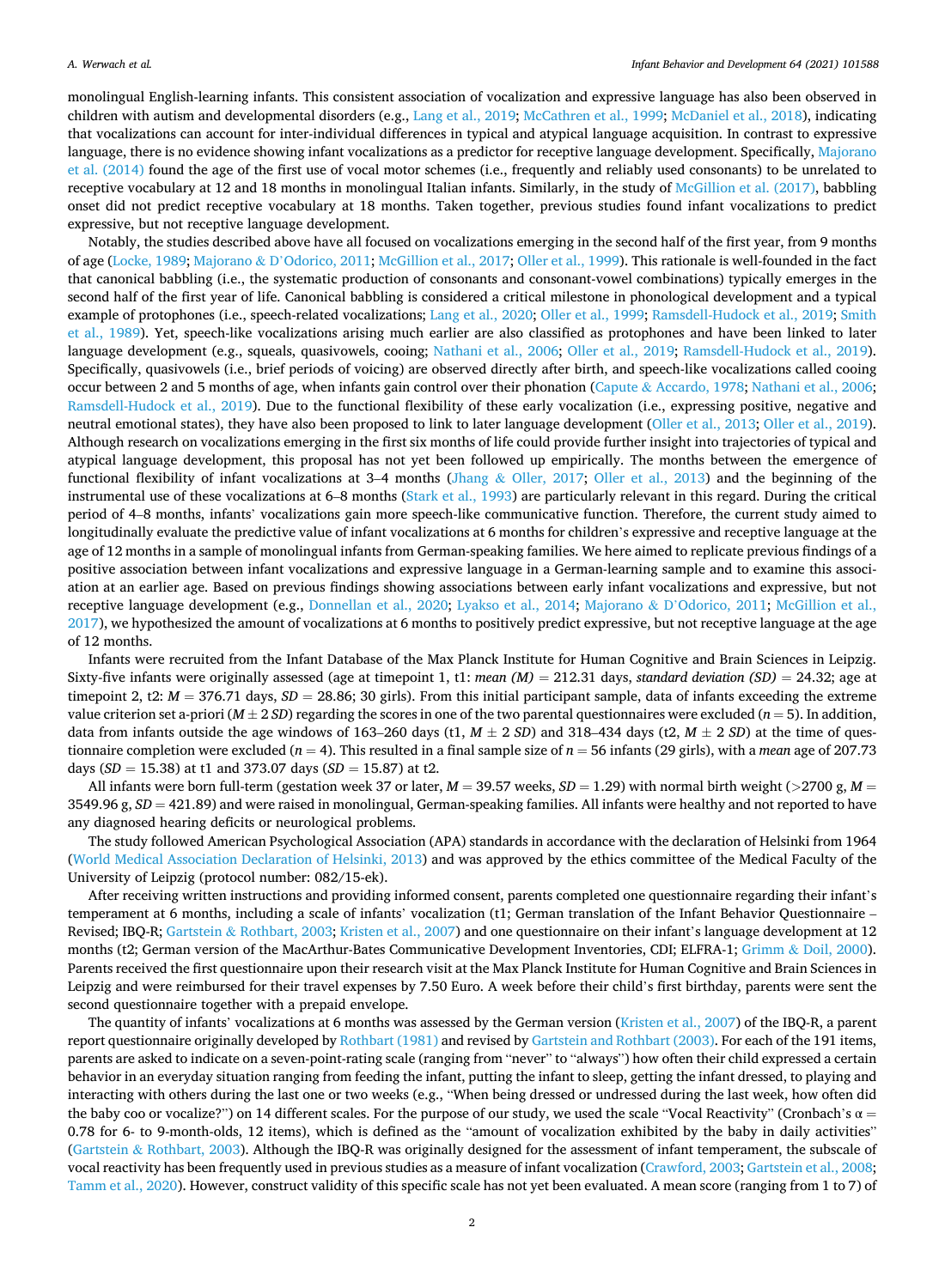the ratings on the individual items was calculated by dividing the sum score of all items by the number of included items. In case parents provided the answer "X – does not apply" for a given item, this item was excluded from analysis (see manual of the IBQ-R, Gartstein & [Rothbart, 2003\)](#page-4-0).

For the assessment of children's language development, parents completed the German version (Elternfragebogen für die Frü-herkennung von Risikokindern, ELFRA-1; Grimm & [Doil, 2000\)](#page-4-0) of the CDI ([Fenson et al., 1993](#page-4-0)) one year after birth. This questionnaire comprises scales on speech production, speech perception, gestures, and fine motor skills. For the purpose of our study, we focused on children's speech production (Cronbach's α = .84; maximum points: 181) and perception values (Cronbach's α = .96; maximum points: 171). The speech production scale assesses infants' expressive vocabulary and imitation abilities, whereas the speech perception scale evaluates receptive vocabulary and reactions to other people's utterances.

For the statistical analysis, *mean* and *standard deviation* scores of vocal reactivity, expressive and receptive language, as well as zeroorder correlations (Pearson's r) between all three variables were calculated first. To evaluate the relation between early vocalizations and expressive and receptive language, two regression analyses were performed. The requirements for regression analyses, that is, homoscedasticity, linearity, and normal distribution of residuals, were all met. The first analysis included vocalization scores as predictor of expressive language scores; the second analysis, vocalization scores as predictor of receptive language scores. In both models, sex (boys, girls) and age at t1 and t2 were included as covariates, to control for effects of sex or age at time of questionnaire completion on vocalizations or language abilities. Overall model fit (indicated by  $R^2$  and corrected  $R^2$ ) as well as individual regression coefficients of the two models were then compared. The analyses were corrected for multiple comparisons by adjusting the critical *p*value to .025.

Statistical analyses were conducted with the statistic software R-Studio version 1.1.456 (RStudio, Inc., 2018).

The *mean* score for vocal reactivity at 6 months (vocal reactivity scale, IBQ-R, Gartstein & [Rothbart, 2003\)](#page-4-0) was 3.82 (*SD* = 0.96), deviating less than one *standard deviation* from the *mean* score reported for a sample of 7- to 9-month-old German infants *(n* = 119; *M* = 4.45,  $SD = 0.98$ ; [Vonderlin et al., 2012](#page-5-0)). Descriptive statistics of the individual questions of the vocal reactivity scale are listed in Table A1 in the Appendix. Infants' language development scores at 12 months (ELFRA 1; Grimm & [Doil, 2000](#page-4-0)) yielded a *mean* score of 10.75 (*SD* = 4.65) for expressive and 44.46 (*SD* = 27.61) for receptive language skills, which is within the *M* ± 1 *SD* interval reported in a sample of normally developing German infants at the age of 12 months ( $n = 120$ ; expressive:  $M = 11.25$ ,  $SD = 5.23$ ; receptive:  $M = 120$ 37.21,  $SD = 21.20$ ; Grimm & [Doil 2000\)](#page-4-0). Scores were calculated after outlier exclusion ( $n = 56$ ).

Vocal reactivity at 6 months and expressive language at 12 months were positively correlated, *r*(54) = 0.36, *p* = .007, whereas the correlation of vocal reactivity and receptive language did not reach statistical significance,  $r(54) = 0.16$ ,  $p = .249$ . Note that expressive and receptive language were not significantly correlated,  $r(54) = 0.25$ ,  $p = .059$ . In the regression model of expressive language (controlling for sex and age at t1 and t2; Fig. 1A), vocal reactivity was found to be a significant predictor of expressive language scores,  $β = 0.35$ ,  $t(51) = 2.79$ ,  $p = .007$ . Although vocal reactivity was the only significant predictor,  $R^2$  for the overall expressive language model reached statistical significance,  $R^2 = .208$ ,  $R^2_{corr} = .146$ ,  $F(4, 51) = 3.36$ ,  $p = .016$  ([Table 1\)](#page-3-0). In contrast, the language perception model (controlling for sex and age at t1 and t2; Fig. 1 B) did not reveal vocal reactivity to significantly predict receptive language,  $\beta$  =  $0.14$ ,  $t(51) = 1.04$ ,  $p = .305$ . The overall model fit of the receptive language model did also not reach statistical significance,  $R^2 = .082$ ,  $R_{corr}^2 = .010, F(4, 51) = 1.144, p = .346$  [\(Table 1\)](#page-3-0).

Our study aimed to investigate infants' early vocalizations as a predictor of their language development. We found parent-reported vocalizations at 6 months to be predictive of infants' expressive, but not receptive language skills at 12 months. Our findings thus extend previous research by demonstrating a relationship of preverbal vocalizations and later expressive language in a sample of



**Fig. 1.** Association between vocalizations at 6 months and expressive and receptive language abilities at 12 months. Left panel) Illustrates the association between vocalizations at 6 months (vocal reactivity scores measured with the German translation of the Infant Behavior Questionnaire – Revised; IBQ-R; Gartstein & [Rothbart, 2003;](#page-4-0) [Kristen et al., 2007](#page-4-0)) and expressive language at 12 months (measured with the German version of the MacArthur-Bates Communicative Development Inventories, CDI; ELFRA-1; Grimm & [Doil, 2000](#page-4-0)) – controlling for age at t1, t2, and sex. Right panel) Illustrates the association between vocalizations at 6 months (vocal reactivity scores, IBQ-R) and language reception abilities at 12 months (ELFRA-1) – controlling for age at t1, t2, and sex.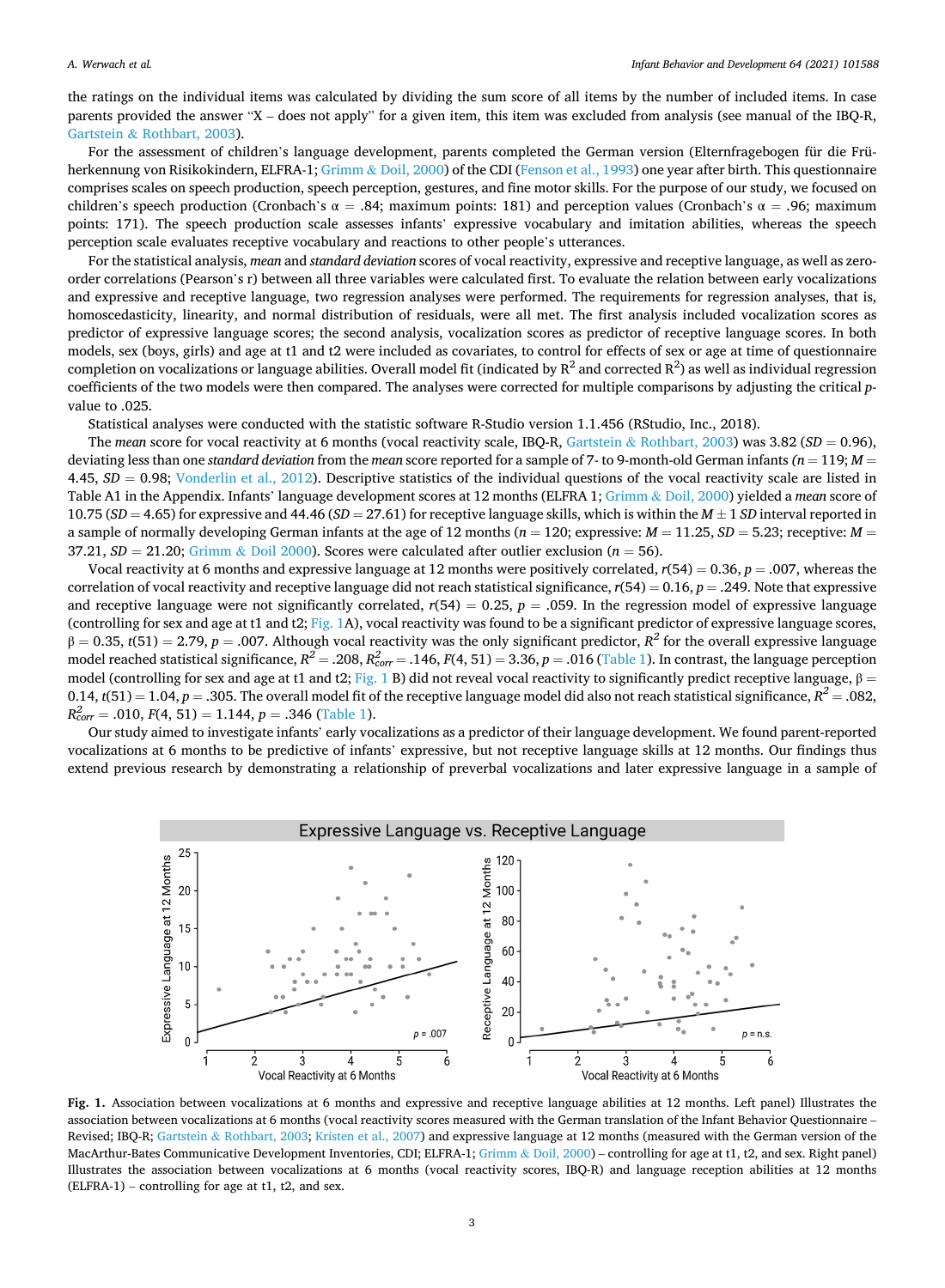#### <span id="page-3-0"></span>**Table 1**

Linear regression models showing the relation between vocal reactivity and expressive and receptive language, respectively (controlling for age and sex).

| Model                            | Predictors                   |         | t(51)   |         |
|----------------------------------|------------------------------|---------|---------|---------|
| Expressive language at 12 months | Vocal reactivity at 6 months | 0.35    | 2.79    | $.007*$ |
|                                  | Age at t1                    | 0.02    | 0.18    | .856    |
|                                  | Age at t2                    | 0.22    | 1.83    | .073    |
|                                  | Sex                          | 0.15    | 1.22    | .225    |
| Receptive language at 12 months  | Vocal reactivity at 6 months | 0.14    | 1.04    | .305    |
|                                  | Age at t1                    | $-0.03$ | $-0.23$ | .817    |
|                                  | Age at t2                    | 0.24    | 1.77    | .083    |
|                                  | Sex                          | $-0.05$ | $-0.40$ | .694    |

*Note*. \*statistically significant at *p <* .025 (adjusted for multiple comparisons).

German-learning infants. Additionally, our results point to a much earlier predictive relationship between preverbal vocalizations, namely from infants' first half year of life, and later expressive language than had been examined in previous studies (see [Donnellan](#page-4-0) [et al., 2020](#page-4-0); Karousou & López-Ornat, 2013; [Majorano et al., 2014;](#page-4-0) [McGillion et al., 2017\)](#page-4-0).

During their first year of life, infants developing verbal language undergo different stages of phonological development in a defined order [\(Nathani et al., 2006](#page-4-0); [Oller et al., 1999](#page-4-0); [Ramsdell-Hudock et al., 2019](#page-5-0)), with vocalizations occurring from early on. Although there is large inter-individual variability in the speed of verbal development and the duration of different phases, this typical order of phonological stages, together with our results, imply vocalizations to be one of the prerequisites of later expressive language. Thus, infants vocalizing more might tend to enter subsequent phonological stages earlier and tend to show more advanced expressive language skills at 12 months compared to infants vocalizing less, assuming other factors influencing language development are comparable. Here, one could argue that infants who are more advanced in their articulatory vocal tract adjustments vocalize more at 6 months and, consequently, produce words at a higher rate at 12 months. Yet, studies looking at this association found vocalizations to be indicative of language abilities beyond motoric skills. Specifically, infants were found to use vocalizations to communicate certain intentions and vocalizations with communicative intent best predicted later language development [\(Carpenter et al., 1983; Donnellan](#page-4-0) [et al., 2020](#page-4-0); [Papaeliou et al., 2002\)](#page-5-0). Thus, children with a higher vocalization rate earlier in life are most likely more advanced in their overall linguistic development and consequently produce their first words earlier than others.

If early vocalizations are indicative of children's general linguistic abilities, the question arises why only expressive, but not receptive language is associated with infant vocalizations. This differential finding implies that vocalizations are either indicative of or influential for factors distinctly related to expressive speech. For instance, infant babbling elicits contingent responses from caregivers [\(Donnellan et al., 2020\)](#page-4-0) that are then used by the infant to learn new vocal forms and phonological patterns ([Goldstein](#page-4-0) & Schwade, [2008\)](#page-4-0). Consequently, infants gain more variety in their utterances, advancing subsequent expressive speech. Another possible reason of the dissociation between expressive and receptive language can be grounded in the challenge of reliably measuring receptive language (e.g., Dockrell & [Marshall, 2015](#page-4-0)). Yet, particular factors were also found to exclusively influence receptive language, namely infant pointing behavior or maternal education [\(McGillion et al., 2017\)](#page-4-0). Expressive and receptive language thus seem to be predicted by different factors in children's early development.

Our finding of early infant vocalizations to predict children's expressive language abilities advances research on the assessment and promotion of early language development well before children produce their first words. Infant vocalizations have also been shown to be a valid predictor of expressive language skills in children with autism spectrum disorder ([McDaniel et al., 2018](#page-4-0)), with developmental delays ([McCathren et al., 1999\)](#page-4-0), and preterm children with low birth weight ([Stolt et al., 2012](#page-5-0)). Apart from the possibility of examining preverbal vocalizations in children at risk of language delays as indicator of later linguistic skills, these measurements could be used for designing language-focused interventions, applicable well before language delays become apparent in a child's speech. Indeed, interventions aiming in part at increasing the vocalization rate in 1- to 3-year-old children positively impacted on children's vocalizations ([Fey et al., 2006; McCathren, 2000, 2010\)](#page-4-0). Thus, utilizing early vocalizations as a developmental indicator and target of intervention could be beneficial for promoting expressive language abilities, especially in children at risk for delayed language development. Future research should focus on the association of early vocalizations and subsequent language development in children at risk of such difficulties. Here, our study takes the first step in showing that vocalizations are associated with language from the age of 6 months, suggesting that language-focused assessments and interventions might be beneficial at a substantially younger age than so far assumed.

## **Author contributions**

**Annika Werwach**: Conceptualization, Investigation, Formal analysis, Writing - Original draft. **Dirk Mürbe**: Writing - Reviewing and Editing. Gesa Schaadt: Conceptualization, Investigation, Writing - Reviewing and Editing. Claudia Männel: Conceptualization, Investigation, Writing - Original draft, Supervision, Funding acquisition.

## **Acknowledgements**

This research was funded by the German Research Foundation (project MA 6897/2-1, awarded to CM). We are grateful to the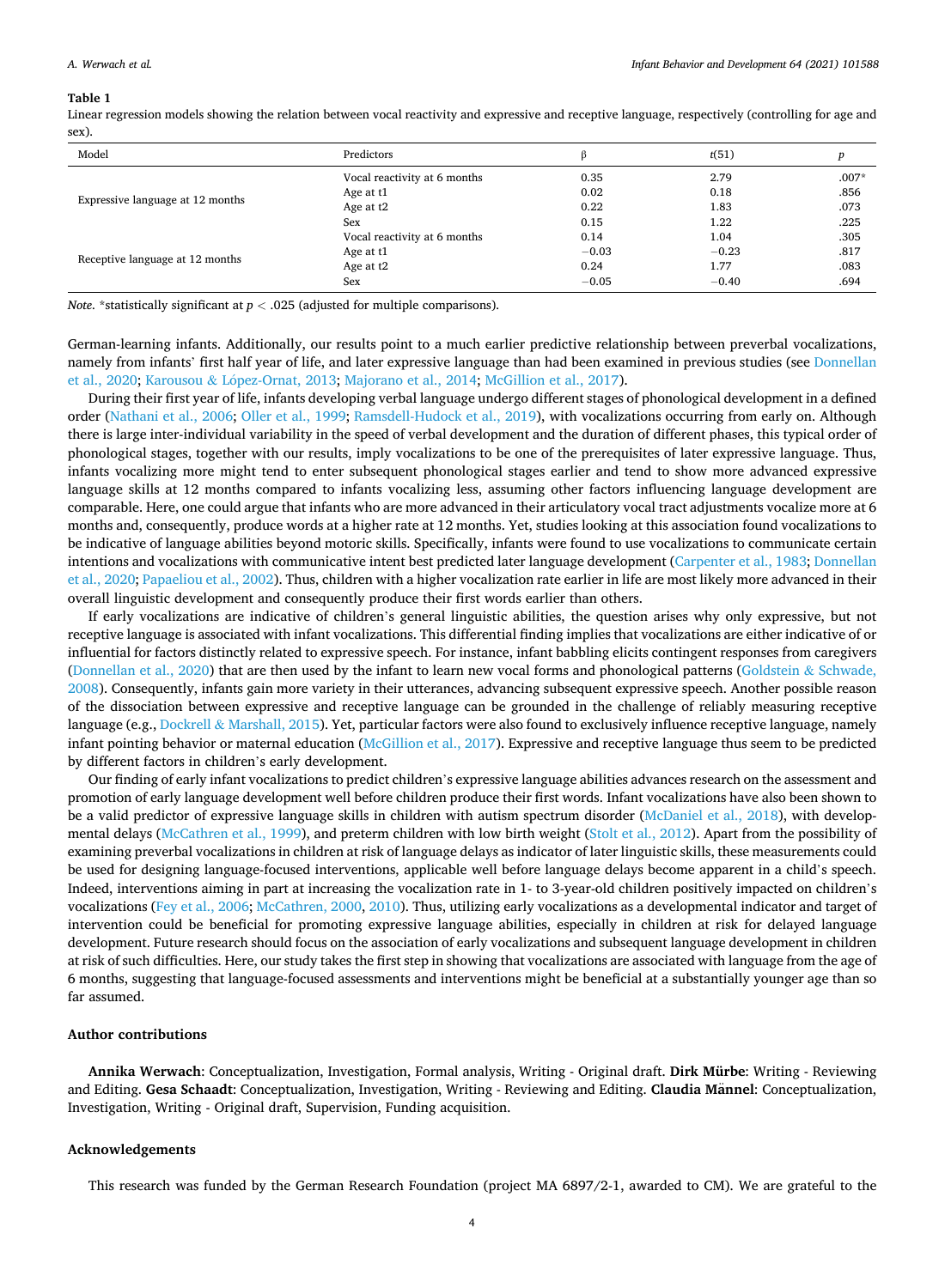<span id="page-4-0"></span>participating families for supporting our research and thank Kristiane Klein and Lisa-Marie Burmeister for their help in data collection.

## **Appendix A. Supplementary data**

Supplementary material related to this article can be found, in the online version, at doi[:https://doi.org/10.1016/j.infbeh.2021.](https://doi.org/10.1016/j.infbeh.2021.101588) [101588.](https://doi.org/10.1016/j.infbeh.2021.101588)

## **References**

- Abboub, N., Nazzi, T., & Gervain, J. (2016). Prosodic grouping at birth. *Brain and Language, 162*, 46–59. <https://doi.org/10.1016/j.bandl.2016.08.002>. Capute, A. J., & Accardo, P. J. (1978). Linguistic and auditory milestones during the first two years of life: A language inventory for the practitioner. *Clinical Pediatrics,*
- *17*(11), 847–853. [https://doi.org/10.1177/000992287801701108.](https://doi.org/10.1177/000992287801701108)
- Carpenter, R. L., Mastergeorge, A. M., & Coggins, T. E. (1983). The acquisition of communicative intentions in infants eight to fifteen months of age. *Language and Speech, 26*(2), 101–116. <https://doi.org/10.1177/002383098302600201>.

Crawford, J. S. (2003). *[Parental and temperamental influences on the early development of attention and language](http://refhub.elsevier.com/S0163-6383(21)00063-1/sbref0020)*. Pacific Graduate School of Psychology.

DeCasper, A., & Fifer, W. (1980). Of human bonding: Newborns prefer their mothers' voices. *Science, 208*(4448), 1174–1176. [https://doi.org/10.1126/](https://doi.org/10.1126/science.7375928)  [science.7375928](https://doi.org/10.1126/science.7375928).

Dehaene-Lambertz, G., & Pena, M. (2001). Electrophysiological evidence for automatic phonetic processing in neonates. *Neuroreport, 12*(14), 3155–3158. [https://doi.](https://doi.org/10.1097/00001756-200110080-00034) [org/10.1097/00001756-200110080-00034.](https://doi.org/10.1097/00001756-200110080-00034)

Dockrell, J. E., & Marshall, C. R. (2015). Measurement issues: Assessing language skills in young children. *Child and Adolescent Mental Health, 20*(2), 116–125. [https://](https://doi.org/10.1111/camh.12072) [doi.org/10.1111/camh.12072.](https://doi.org/10.1111/camh.12072)

- Donnellan, E., Bannard, C., McGillion, M. L., Slocombe, K. E., & Matthews, D. (2020). Infants' intentionally communicative vocalizations elicit responses from caregivers and are the best predictors of the transition to language: A longitudinal investigation of infants' vocalizations, gestures and word production. *Developmental Science, 23*(1), e12843. <https://doi.org/10.1111/desc.12843>.
- [Fenson, L., Dale, P., Reznick, J., Thal, D., Bates, E., Hartung, J., Pethick, S., & Reilly, J. \(1993\).](http://refhub.elsevier.com/S0163-6383(21)00063-1/sbref0045) *MacArthur communicative development inventories*. Baltimore: Paul H. Fey, M. E., Warren, S. F., Brady, N., Finestack, L. H., Bredin-Oja, S. L., Fairchild, M., … Yoder, P. J. (2006). Early effects of responsivity education/prelinguistic milieu teaching for children with developmental delays and their parents. *Journal of Speech, Language & Hearing Research, 49*(3), 526–547. [https://doi.org/10.1044/](https://doi.org/10.1044/1092-4388(2006/039))  [1092-4388\(2006/039\).](https://doi.org/10.1044/1092-4388(2006/039))
- Gartstein, M. A., & Rothbart, M. K. (2003). Studying infant temperament via the revised infant behavior questionnaire. *Infant Behavior and Development, 26*(1), 64–86. [https://doi.org/10.1016/S0163-6383\(02\)00169-8](https://doi.org/10.1016/S0163-6383(02)00169-8).
- Gartstein, M. A., Crawford, J., & Robertson, C. D. (2008). Early markers of language and attention: Mutual contributions and the impact of parent–Infant interactions. *Child Psychiatry and Human Development, 39*(1), 9–26. <https://doi.org/10.1007/s10578-007-0067-4>.
- Goldstein, M. H., & Schwade, J. A. (2008). Social feedback to infants' babbling facilitates rapid phonological learning. *Psychological Science, 19*(5), 515–523. [https://](https://doi.org/10.1111/j.1467-9280.2008.02117.x) [doi.org/10.1111/j.1467-9280.2008.02117.x.](https://doi.org/10.1111/j.1467-9280.2008.02117.x)

Grimm, H., & Doil, H. (2000). *ELFRA - Elternfragebögen [für die Früherkennung von Risikokindern](http://refhub.elsevier.com/S0163-6383(21)00063-1/sbref0070)*. Hogrefe.

- Hepper, P. G., Scott, D., & Shahidullah, S. (1993). Newborn and fetal response to maternal voice. *Journal of Reproductive and Infant Psychology, 11*(3), 147–153. [https://doi.org/10.1080/02646839308403210.](https://doi.org/10.1080/02646839308403210)
- Jhang, Y., & Oller, D. K. (2017). Emergence of functional flexibility in infant vocalizations of the first 3 months. *Frontiers in Psychology, 8*(300). [https://doi.org/](https://doi.org/10.3389/fpsyg.2017.00300)  [10.3389/fpsyg.2017.00300](https://doi.org/10.3389/fpsyg.2017.00300).
- Karousou, A., & López-Ornat, S. (2013). Prespeech vocalizations and the emergence of speech: A study of 1005 Spanish children. *The Spanish Journal of Psychology, 16*, E32. [https://doi.org/10.1017/sjp.2013.27.](https://doi.org/10.1017/sjp.2013.27)

[Kristen, S., Eisenbeis, H., Thoermer, C., & Sodian, B. \(2007\).](http://refhub.elsevier.com/S0163-6383(21)00063-1/sbref0090) *Deutsche Version Des IBQ-R*. Unpublished manuscript.

- Lang, S., Bartl-Pokorny, K. D., Pokorny, F. B., Garrido, D., Mani, N., Fox-Boyer, A. V., … Marschik, P. B. (2019). Canonical babbling: A marker for earlier identification of late detected developmental disorders? *Current Developmental Disorders Reports, 6*(3), 111–118. [https://doi.org/10.1007/s40474-019-00166-w.](https://doi.org/10.1007/s40474-019-00166-w)
- Lang, S., Willmes, K., Marschik, P. B., Zhang, D., & Fox-Boyer, A. (2020). Prelexical phonetic and early lexical development in German-acquiring infants: Canonical babbling and first spoken words. *Clinical Linguistics & Phonetics, 35*(2), 185–200. [https://doi.org/10.1080/02699206.2020.1731606.](https://doi.org/10.1080/02699206.2020.1731606)
- Locke, J. L. (1989). Babbling and early speech: Continuity and individual differences. *First Language, 9*(6), 191–205. [https://doi.org/10.1177/014272378900900606.](https://doi.org/10.1177/014272378900900606) Lyakso, E. E., Frolova, O. V., & Grigorev, A. S. (2014). Infant vocalizations at the first year of life predict speech development at 2-7 years: Longitudinal study. *Psychology, 5*(12), 1433–1445. [https://doi.org/10.4236/psych.2014.512154.](https://doi.org/10.4236/psych.2014.512154)
- Majorano, M., & D'Odorico, L. (2011). The transition into ambient language: A longitudinal study of babbling and first word production of Italian children. *First Language, 31*(1), 47–66. [https://doi.org/10.1177/0142723709359239.](https://doi.org/10.1177/0142723709359239)

Majorano, M., Vihman, M. M., & DePaolis, R. A. (2014). The relationship between infants' production experience and their processing of speech. *Language Learning and Development, 10*(2), 179–204. [https://doi.org/10.1080/15475441.2013.829740.](https://doi.org/10.1080/15475441.2013.829740)

- McCathren, R. B. (2000). Teacher-implemented prelinguistic communication intervention. *Focus on Autism and Other Developmental Disabilities, 15*(1), 21–29. [https://](https://doi.org/10.1177/108835760001500103) [doi.org/10.1177/108835760001500103](https://doi.org/10.1177/108835760001500103).
- McCathren, R. B. (2010). Case study: Parent-implemented prelinguistic milieu teaching with a high risk dyad. *Communication Disorders Quarterly, 31*(4), 243–252. <https://doi.org/10.1177/1525740109337733>.

McCathren, R. B., Yoder, P. J., & Warren, S. F. (1999). The Relationship between prelinguistic vocalization and later expressive vocabulary in young children with developmental delay. *Journal of Speech, Language, and Hearing Research, 42*(4), 915–924. [https://doi.org/10.1044/jslhr.4204.915.](https://doi.org/10.1044/jslhr.4204.915)

McDaniel, J., D'Ambrose Slaboch, K., & Yoder, P. (2018). A meta-analysis of the association between vocalizations and expressive language in children with autism spectrum disorder. *Research in Developmental Disabilities, 72*, 202–213.<https://doi.org/10.1016/j.ridd.2017.11.010>.

McGillion, M., Herbert, J. S., Pine, J., Vihman, M., dePaolis, R., Keren-Portnoy, T., & Matthews, D. (2017). What paves the way to conventional language? The predictive value of babble, pointing, and socioeconomic status. *Child Development, 88*(1), 156–166. [https://doi.org/10.1111/cdev.12671.](https://doi.org/10.1111/cdev.12671)

[Mehler, J., Jusczyk, P. W., Lambertz, G., Halsted, N., Bertoncini, J., & Amiel-Tison, C. \(1998\). A precursor of language acquisition in young infants.](http://refhub.elsevier.com/S0163-6383(21)00063-1/sbref0150) *Cognition, 29*, 143–[178.](http://refhub.elsevier.com/S0163-6383(21)00063-1/sbref0150)

Michelsson, K., & Michelsson, O. (1999). Phonation in the newborn, infant cry. *International Journal of Pediatric Otorhinolaryngology, 49*, 297–301. [https://doi.org/](https://doi.org/10.1016/S0165-5876(99)00180-9)  [10.1016/S0165-5876\(99\)00180-9](https://doi.org/10.1016/S0165-5876(99)00180-9).

- Nathani, S., Ertmer, D. J., & Stark, R. E. (2006). Assessing vocal development in infants and toddlers. *Clinical Linguistics & Phonetics, 20*(5), 351–369. [https://doi.org/](https://doi.org/10.1080/02699200500211451) [10.1080/02699200500211451](https://doi.org/10.1080/02699200500211451).
- Oller, D. K., Buder, E. H., Ramsdell, H. L., Warlaumont, A. S., Chorna, L., & Bakeman, R. (2013). Functional flexibility of infant vocalization and the emergence of language. *Proceedings of the National Academy of Sciences, 110*(16), 6318–6323. [https://doi.org/10.1073/pnas.1300337110.](https://doi.org/10.1073/pnas.1300337110)
- [Oller, D. K., Eilers, R. E., Neal, A. R., & Schwartz, H. K. \(1999\). Precursors to speech in infancy: The prediction of speech and language disorders.](http://refhub.elsevier.com/S0163-6383(21)00063-1/sbref0170) *Journal of [Communication Disorders, 32](http://refhub.elsevier.com/S0163-6383(21)00063-1/sbref0170)*(4), 223–245.